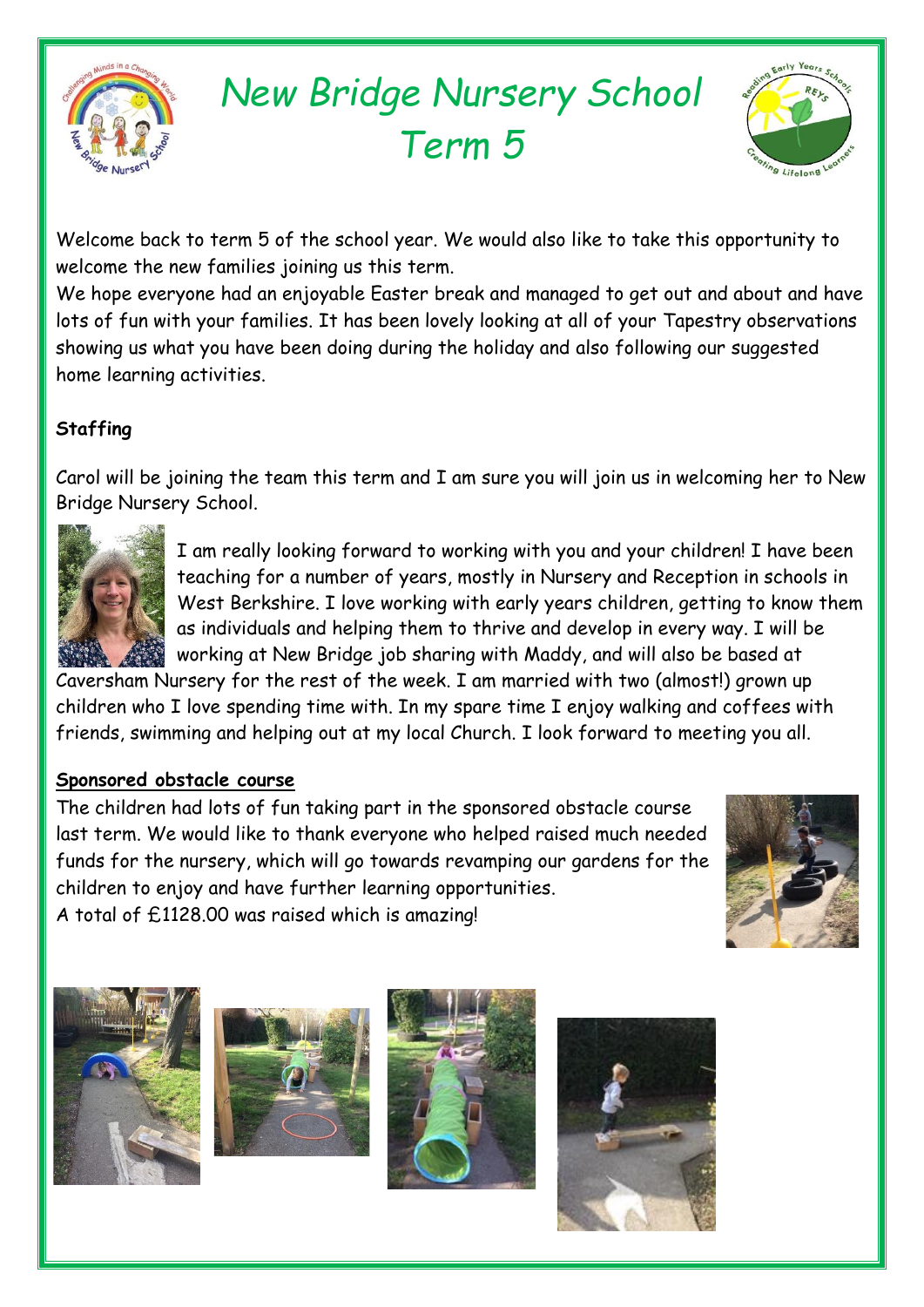## **School transitions**

For those of you with children due to start school in September 2022 You must accept your child's place by 2<sup>nd</sup> May. If you are having any difficulties, information can be found <https://brighterfuturesforchildren.org/for-parents-carers/schools/primary-admissions/> the school admissions team can also be contacted on 0118 937 3777 (option 1) or you can also email [admissions@brighterfuturesforchildren.org.](mailto:admissions@brighterfuturesforchildren.org) Please inform us if for any reason you have not accepted your allocated School place.

As part of the preparations for the move to Primary School we will be sending out invitations for partner schools to visit the nursery. This will enable them to meet the children's key person and spend some time getting to know the children. We will let you know the dates of these visits once they are confirmed. We will be sending out a short transition presentation to all families of children starting school in September.

## **Absences and Lateness**



Please ensure that you bring your child to nursery on time each day. If on the very rare occasion you are going to be late please call us to let us know. It is important that the children arrive on time as it impacts the whole group if the team need to be interrupted to welcome a late child. If your child is going to be absent from nursery please call us on the 1<sup>st</sup> day. We have a duty of

care to follow up any with anyone that has not called us to let us know why their child isn't in nursery school. Thank you for your understanding. School times are as follows: 9am – 12pm for mornings, 3.45pm for a full day and 12.45 – 3.45pm for afternoon sessions

## **USports activity sessions**

We have arranged for weekly sports coaching sessions for the children. These sessions are taking place in the garden and focus on agility, balance, coordination and speed. These are being held each Wednesday of this term We are sure the children will very much enjoy this opportunity. Please can we ask that children do not wear open toe shoes or sandals to nursery particularly on these days.

## **Snowflake Autism Resource is 10 years old!**



Snowflakes has been offering their wonderful services for 10 years which has been a huge success and has built a wonderful reputation in the community. The difference the team make to the children and their family's lives is huge. We will be celebrating this amazing achievement in late June. Watch this space for more details.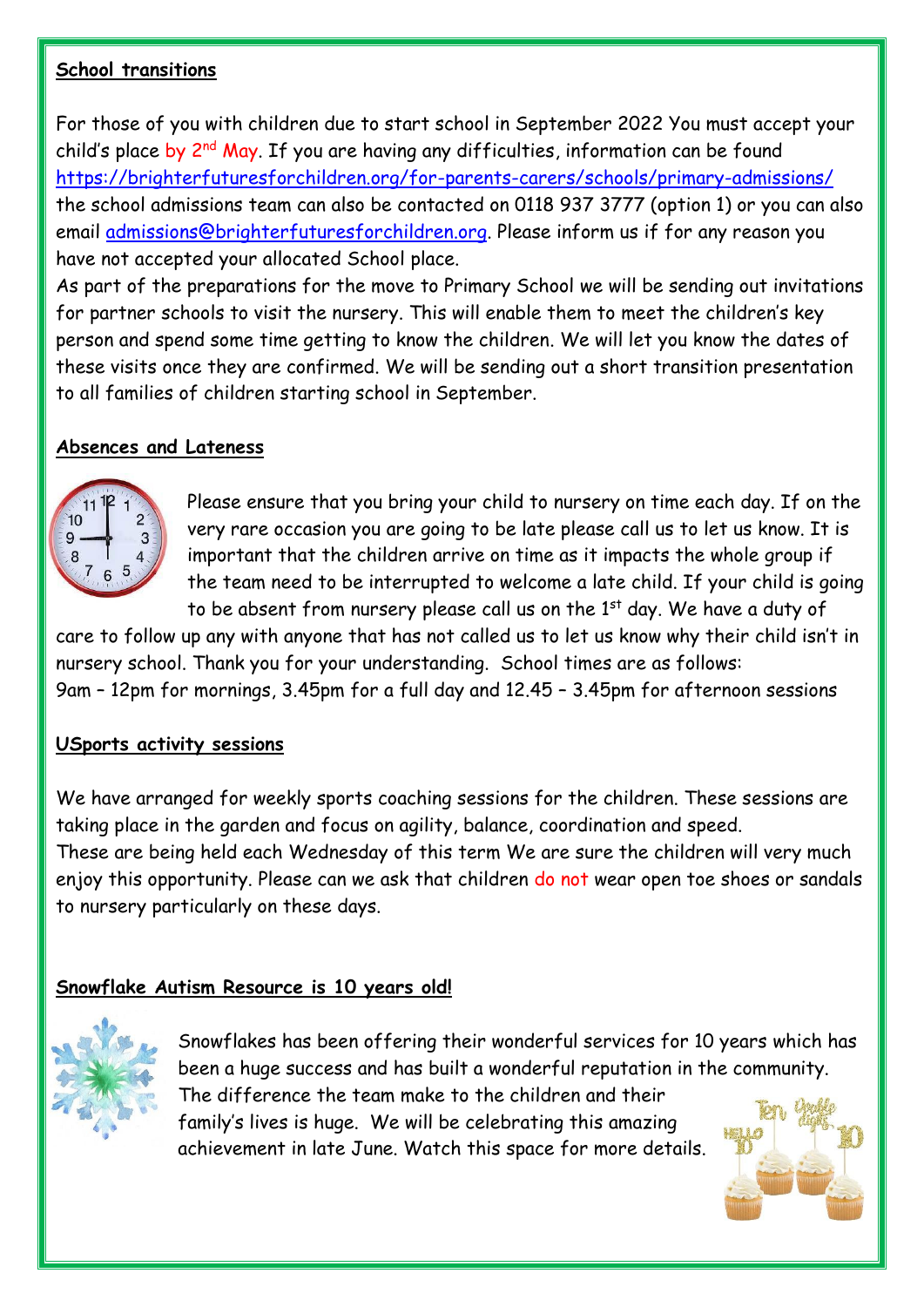#### **Sun cream and sun hats**

If you haven't already, please supply a named hat for your child that can be left in nursery and apply sun cream before they arrive each day. If your child attends 30 hours please hand a named bottle of unopened sun cream to a member of the team, so we can reapply as appropriate. We will continue to ensure the children have access to plenty of fluids and that they have shade in the gardens in the warmer weather Thank you

## **Donations**

We are still accepting and are very appreciative of your weekly fruit and monetary donations.



£1 per week or £10 per term towards toys and materials for the children. Please use our new pig money boxes and fruit baskets to add your donation

## **What to bring to nursery**

Please ensure all clothes and belongings are clearly named in a ruck sack or cloth bag.

- Water bottle this will go home each day
- Wellington boots to leave at nursery
- Water proof jacket and trousers (or all in one) to leave at nursery
- Sun hat (and sun cream, if your child attends 30hrs named and handed to a member of staff) - to leave in nursery
- Nappies and wipes (if applicable)
- Spare clothes including underwear and socks

Please DO NOT put toys, food, medication, creams or any other items not listed above in your child's bag.

Please DO NOT send any plastic carrier bags into nursery. This is for safety and ecological reasons. Wet bags are an easy way to store wet/dirty clothes. They are a reusable, waterproof and leak resistant bag that zips shut to help keep odours (and liquids) from escaping. They are also machine washable. Please see the image as an example.



## **Lost property**

If your child has lost anything please ask a member of the team who will happily look for this after the session and return it to you once found. Please be patient, understanding and name your children's belongings to reduce the risk of items being lost.